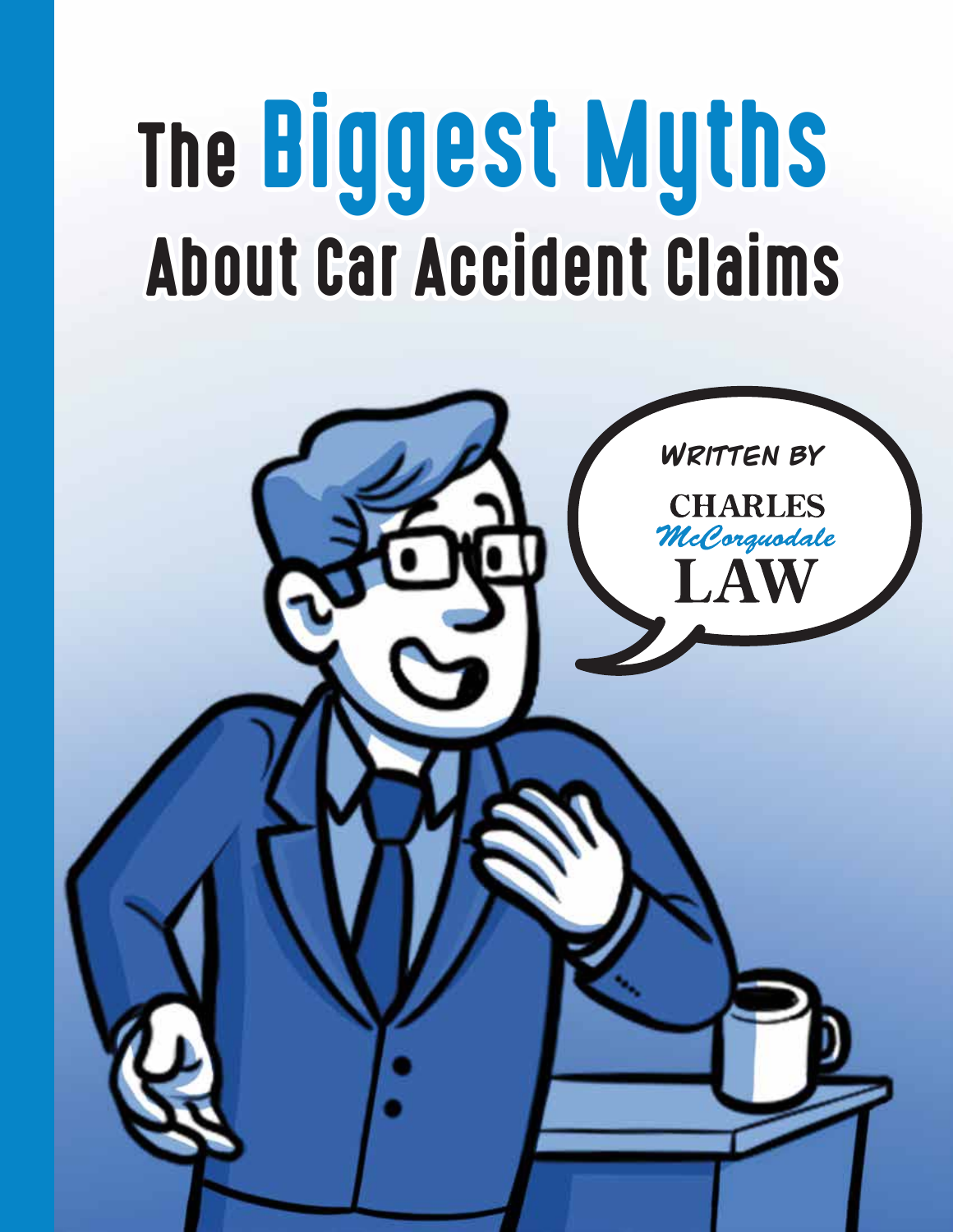**Were you in an accident that caused an injury that**  affected your ability to perform daily tasks, go to **work, or care for your family?**



**You're not alone. Each year, there are approximately 6 million car accidents in the United States – that works out to more than 16,000 per day. Of those, roughly 4.4 million resulted in injuries serious enough to require medical attention, according to the National Safety Council.**

**In Alabama, a car crash happened every 197 seconds in 2018,** 

**according to data from the Alabama Department of** 

**Transportation. Injuries occur in wrecks every eleven (11) minutes & ve (5) seconds in the state. Of those wrecks, 72% involved two or more vehicles.**



**Any time you get into your vehicle, you face a dangerous situation out there. Distracted drivers, drunk drivers, speeding drivers, just plain bad drivers… we share the roads and highways with them. And it only takes one (1) second for your life to change forever.**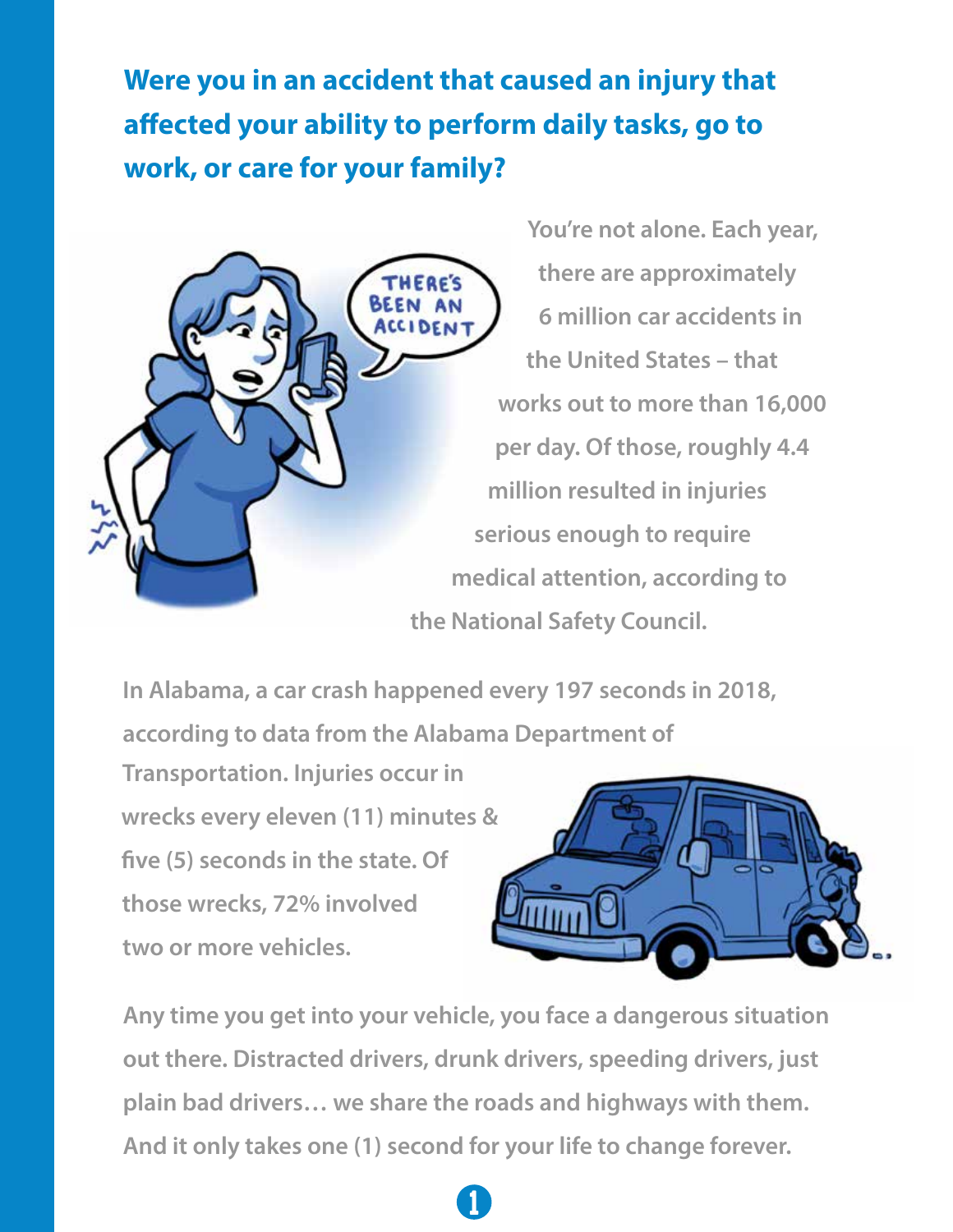## **Extremely Difficult to Trust Insurance Companies (Even Your Own!)**

**When you are in a wreck, while you must notify your insurance company as soon as possible, we recommend that you must avoid giving them any statement or any additional information upon their inquiry until AFTER you speak with an injury attorney, to assist you.**



**They are all about their bottom-line. They will use every trick in the book to give you as little money as possible (or no money**  At All) for your claims for pain, suffering or mental anguish, damages to your vehicle, and other significant injuries to you **caused by the wreck. They often deny your claims altogether.**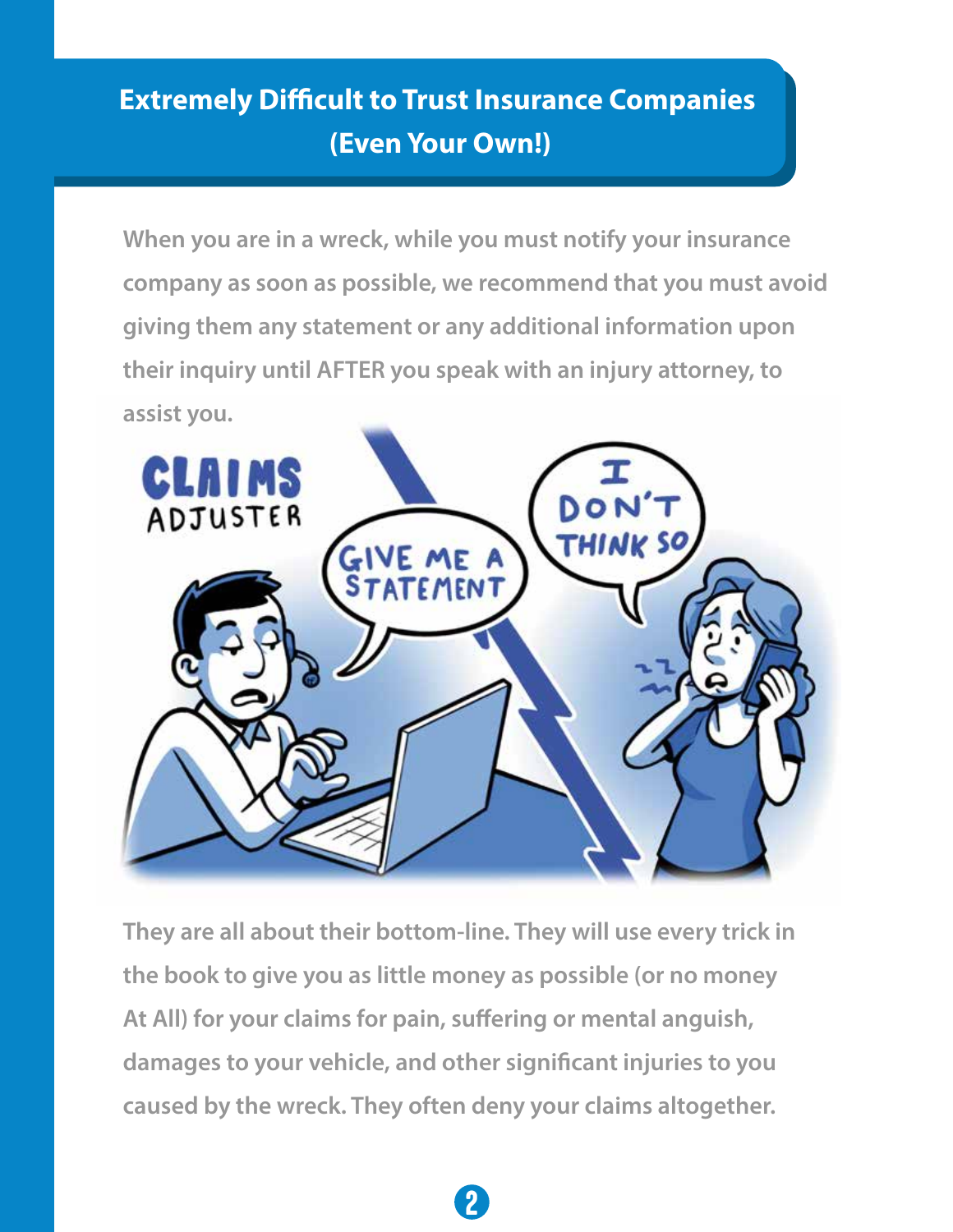**Surprised? Well, the insurance company avoided telling you that when you signed the contract for Your insurance policy. They always "appear" helpful, friendly, and kind, to help you feel comfortable when you must sign the documents for your insurance policy (sometimes even with little to no explanation of what the terms reference or what the policy requires!).** 

**USURANCE** 

**DENIE** 

**All of this changes, drastically, when you**  are in a wreck, suffer significant injuries, and, then, file a **claim for damages.**

**Through the years, with these constant assaults** 

**from the insurers, several myths were**

**created. You may have even already heard some of these or similar comments yourself. These often confuse the injured parties, even more, or seem to make these injuries, struggles,**  or physical (or mental) recovery, more difficult to resolve.

3

#### **Ever been there?**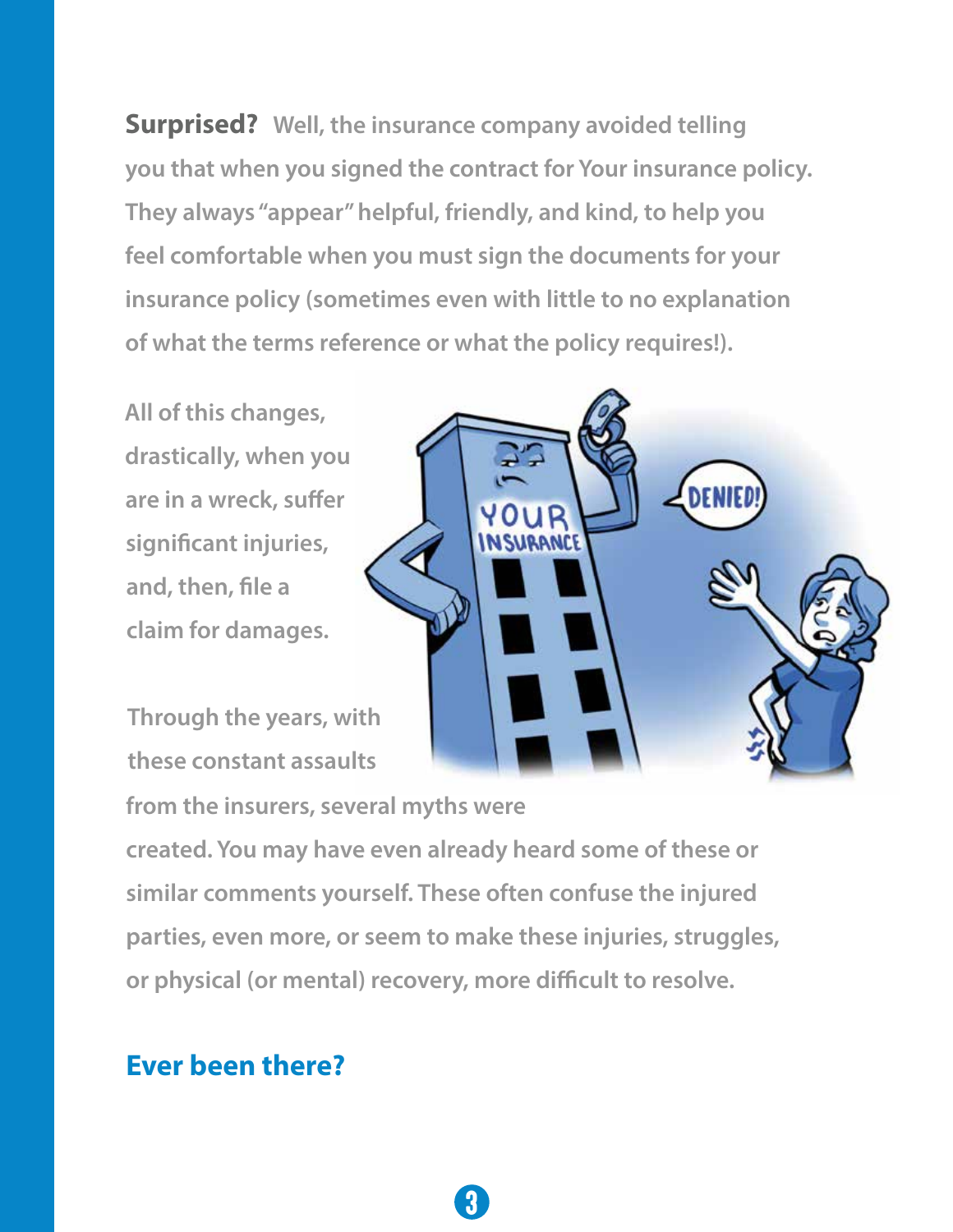#### **Myth – Insurance Adjusters Are On Your Side**

**After a wreck, you often seek the immediate and necessary medical care and attention, sometimes with an ambulance or EMTs, make sure the police are notified, to help identify the parties involved and investigate the incident, and notify your insurer as soon as possible.** 

**When you speak with the insurance adjuster, he often appears friendly, or "concerned" because he wants you to relax so you will provide the responses to his questions that are often leading.**

**Frequently, the insurance claims adjuster calls you unexpectedly for an intense (recorded) interview, with a request for a statement. The insurer's claims investigation continues in a way (known ahead of time by them) for the insurer to pay as little as possible, even for your clear and obvious medical treatment ordered by the treating physicians, necessary medical costs and expenses, and other costs required for or related to your signicant injuries from the collision.**

**Keep in mind, though, that the adjuster works for the insurance company. Their goal is to save the company as much money as possible. They are not on your side.**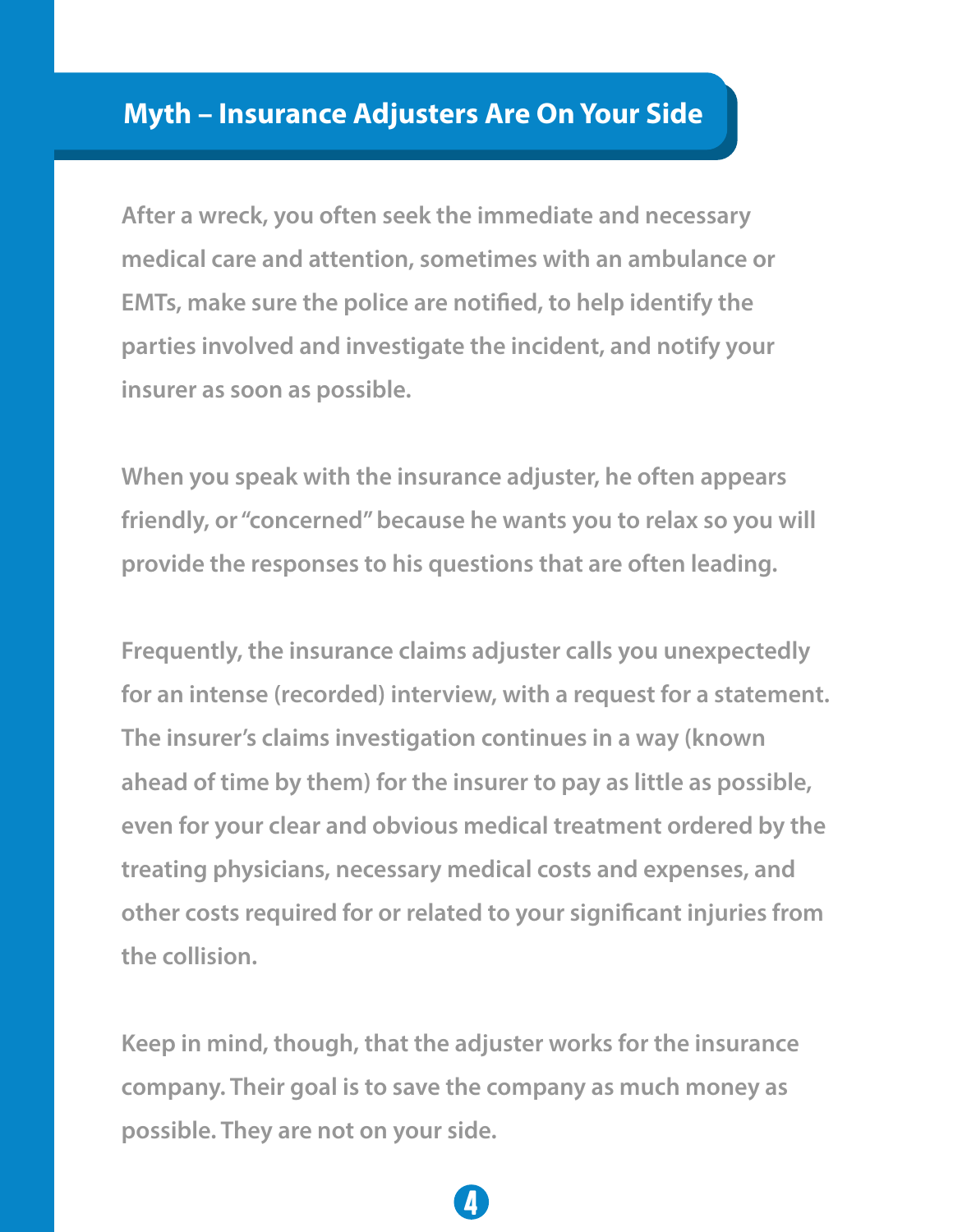**In fact, the insurance claims adjusters may even attempt to mislead you or sometimes put words in your mouth. Usually, they'll even move on to a different question and stop your attempt to clarify a previous response that they restated out loud for their recording and obviously misinterpreted what you previously said. Sometimes, that's how they create their own record for their own benet!**

**When you are injured from a collision, the last person you want to hear from is an insurance adjuster who intends to misinterpret your comments or intends to pay you** 



less than what you are entitled to for your significant injuries. **The insurance adjuster's inquiry, with a demand for a statement,**  may feel intrusive, may seem difficult to understand or may feel **confusing. Thus, you ought to speak with an injury attorney before you give any statement to an insurer, even your own.**

**Your injury attorney can help you to understand the key issues, to get the medical treatment necessary for your signicant injuries, and to provide notice to the insurer for you, along with a letter of representation, if needed, to prevent the insurer from repeatedly harassing or antagonizing you.**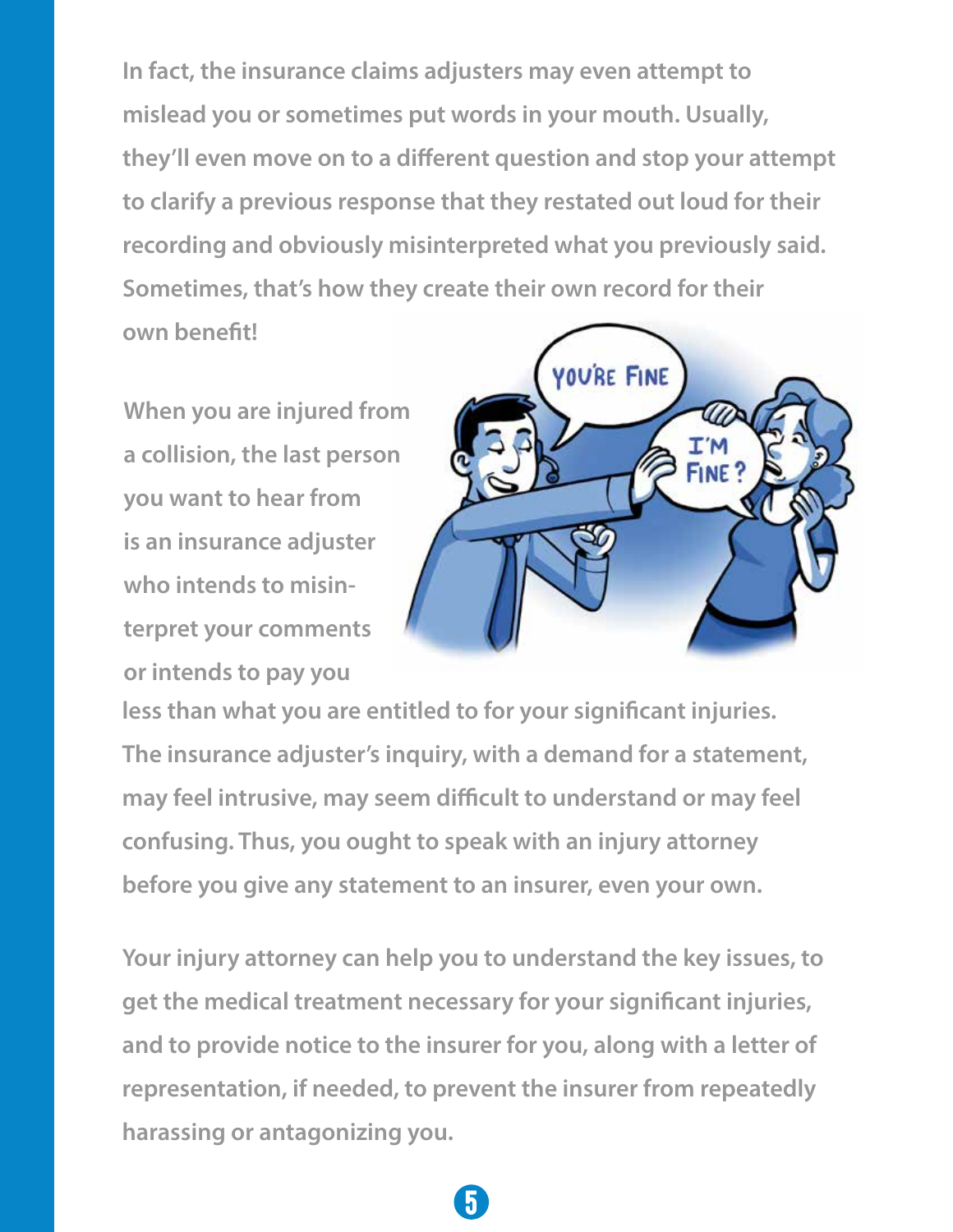## **Myth – If Your Injuries Don't Seem Serious, You Don't Need Medical Treatment**

**In the aftermath of an accident, your body is full of adrenalin. You're under extreme stress. In this case, you might not feel like you are injured beyond just a few scrapes and bruises.** 

**However, it's all too common that once you get home, and the adrenalin wears off, that you start to feel pain, usually in the next 24-48 hours, especially after** 



**you "sleep on it" or during the next month or two, when you attempt to return to your daily activities, family care, or work duties and performance.** 

**In these days soon after the date when the injuries occurred, you may begin to feel and recognize that the injuries caused by**  the collision are more significant or worse than you initially **considered and require medical treatment (or examination), beyond any DIY.**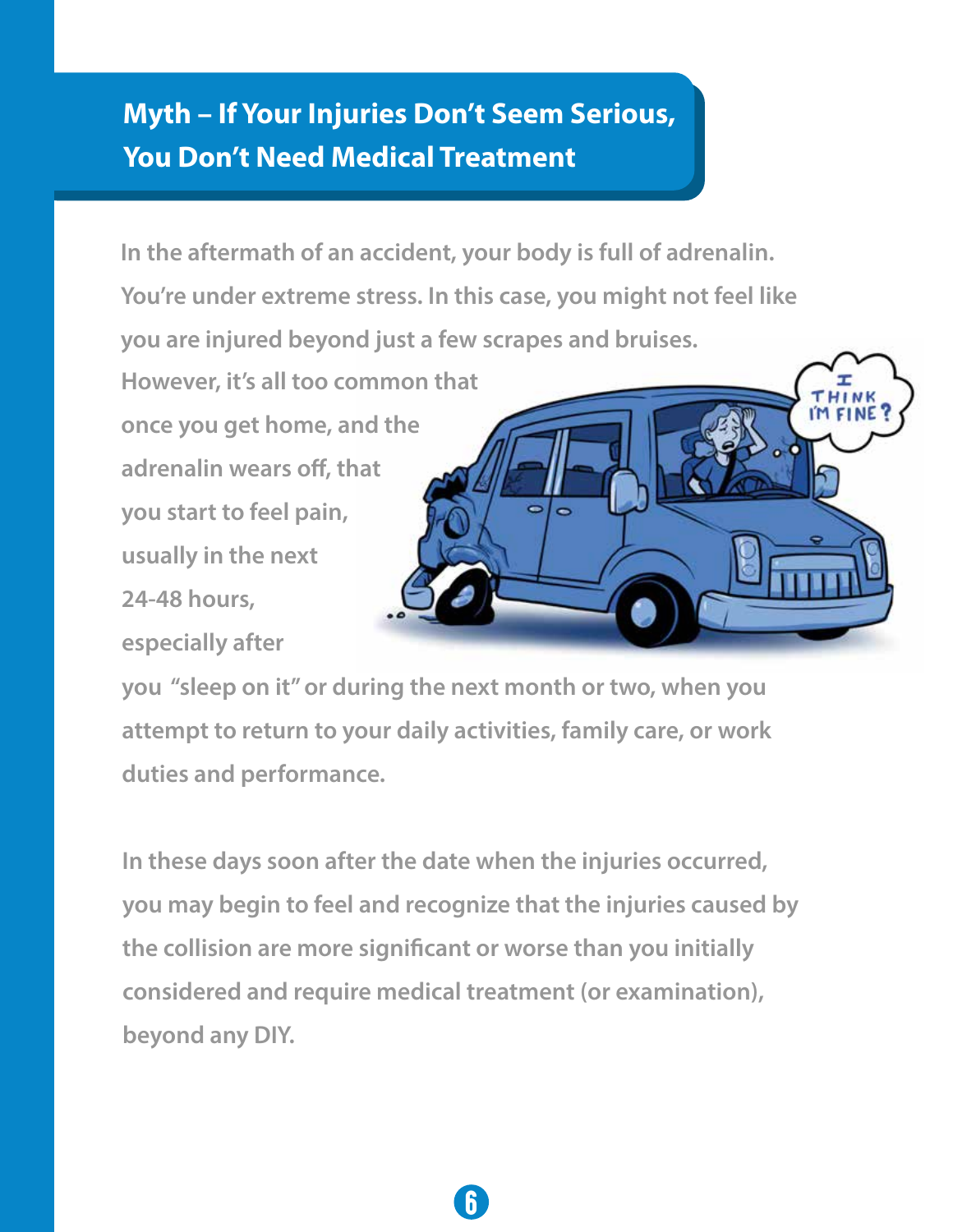**You might also notice internal injuries. Plus, some injuries can get much worse over time if left untreated. You could have had a concussion that is causing dangerous and life-threatening swelling to the brain, for example, or have internal bleeding.**

**That's why, after any accident, you ought to seek medical attention. This may help to establish that your injuries were caused by the accident. That's where trick insurance adjusters come in again.**

**If you don't see a doctor after the wreck and only seek treatment when your previously unnoticed injuries get worse, they tend to say they weren't caused by the accident.**



**When you have your medical records of your accident-related injuries, you have the evidence you need to support the doctor's opinions about your signicant injuries caused by the collision, you document your injuries and create a record of these injuries asap after the collision, and you help to assist the insurer in their attempt to determine all of the money damages to which you are entitled to recover from this incident and help to provide them with all of the document and medical records that they request and need to perform an adequate investigation of your injuries that you experienced from this wreck.**

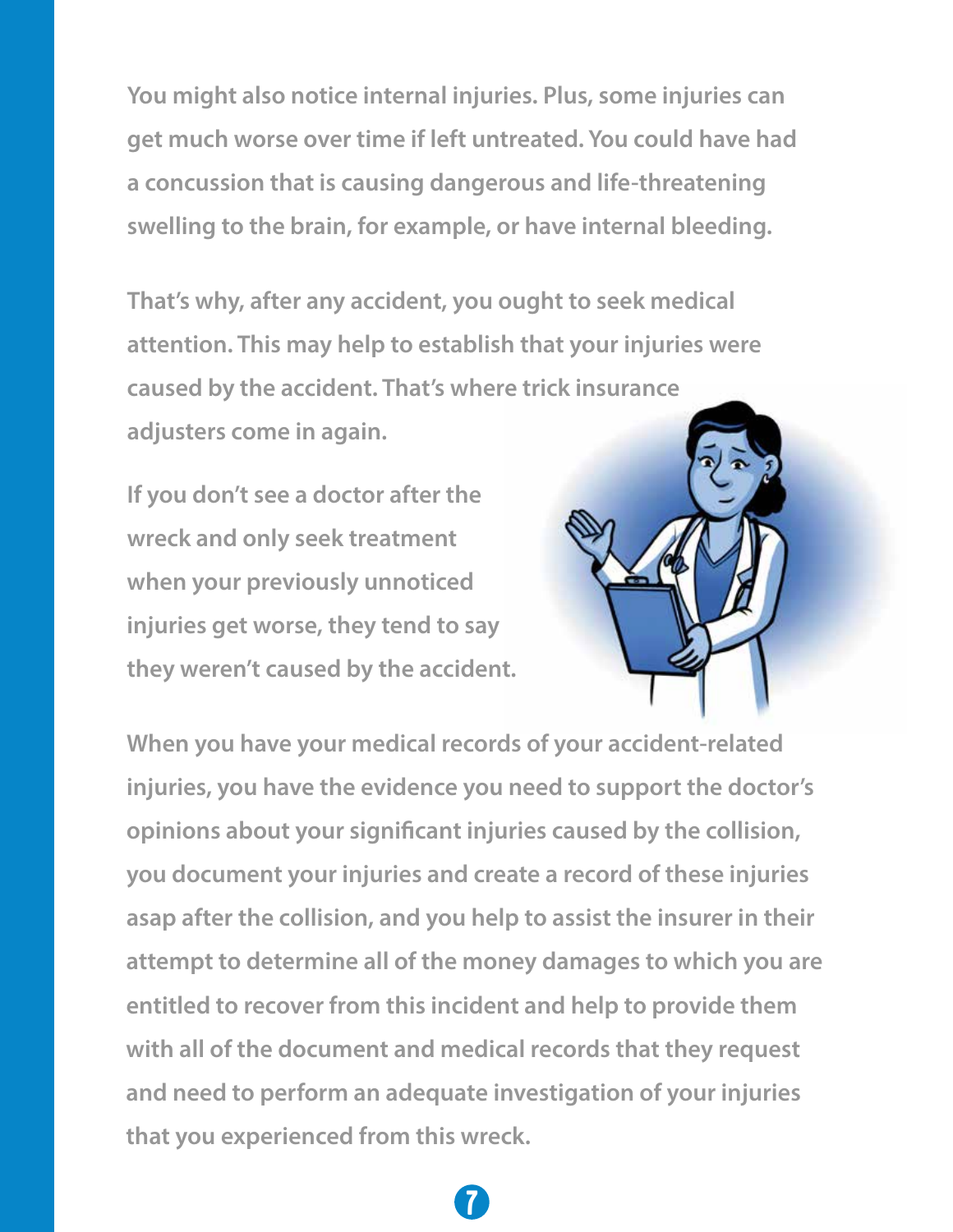## **Myth – You Must Take the First Check the Insurance Company Offers You**

**Imagine the typical scenario re. the insurer: you are in a wreck, with resulting damage to your car and injuries to you. You speak to an insurance adjuster, who, after listening to details of the case, reviewing police reports, research medical records, lost wages,**  and examining vehicle damage estimates... offers to send you **a check for a certain amount to cover "everything."** 

**Initially, often from an investigation that occurs too quickly or when you may feel you are most in need for some additional** 



**you a "low ball" offer so the adjuster can immediately**  close your file, **never look back, and refuse to pay you any more or** 

**any additional sums of money in this claim, even if or when you later recognize that you really do require additional medical care, treatment, or expenses due to this incident.**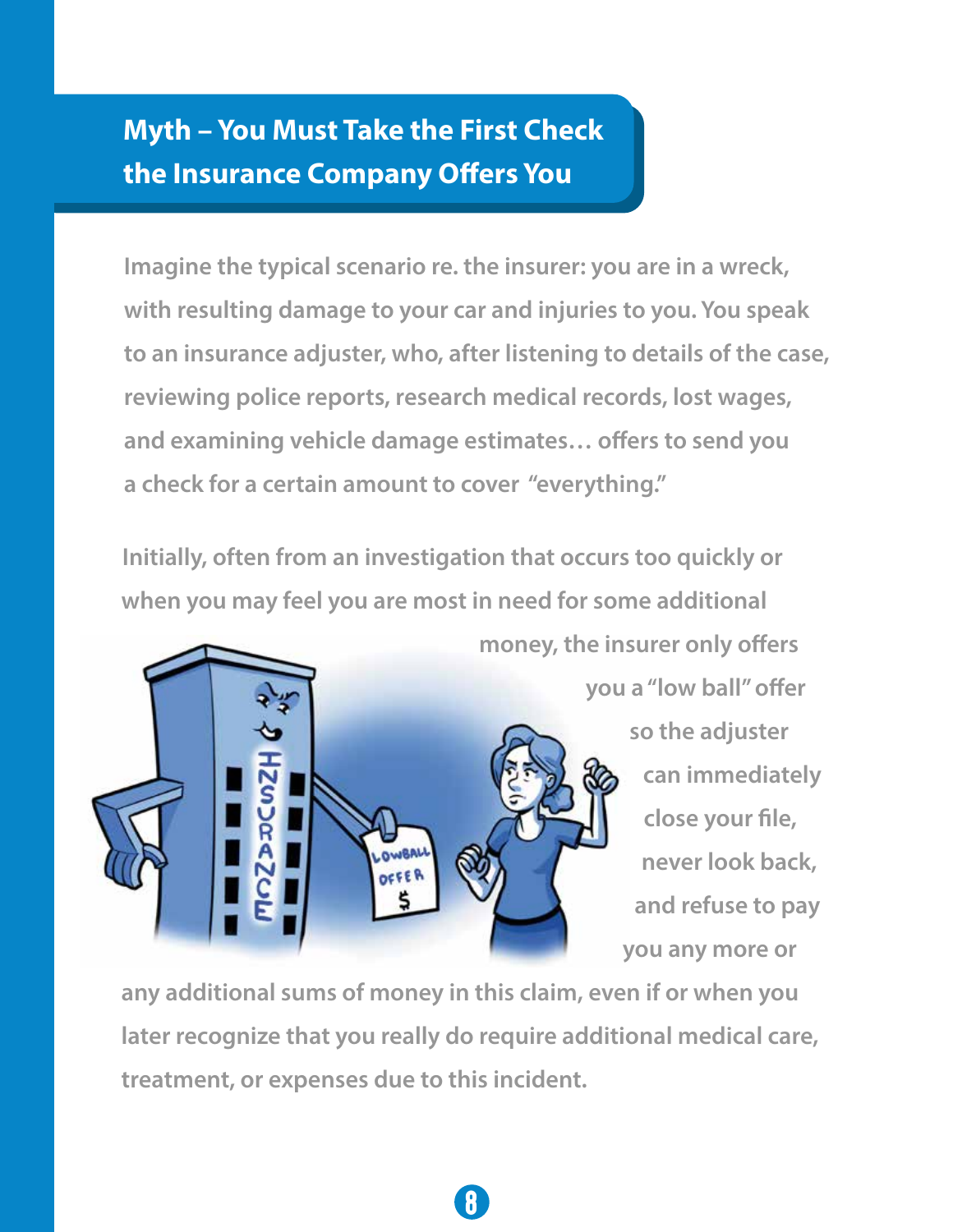

Keep in mind that in the immediate aftermath of a wreck, you **might not realize the extent of your injuries and the impact on your life, including the cost of medical treatment, decreased quality of life, lost wages if you can't go back to work, the cost to**  repair or replace your vehicle... as well as pain & suffering or **mental anguish.**

**Here, you must delay any immediate acceptance of the insurer's initial offer until after you adequately investigate the significance of your injuries, usually with the necessary and required medical treatments, (especially if these ought to be covered by the insurer), and, where needed, communication with an injury attorney to assist you, to help you understand the insurer's (intimidating?) inquiry, or to help you to resolve these injury claims that may involve terms from your insurance contract policy that are vague or confusing!**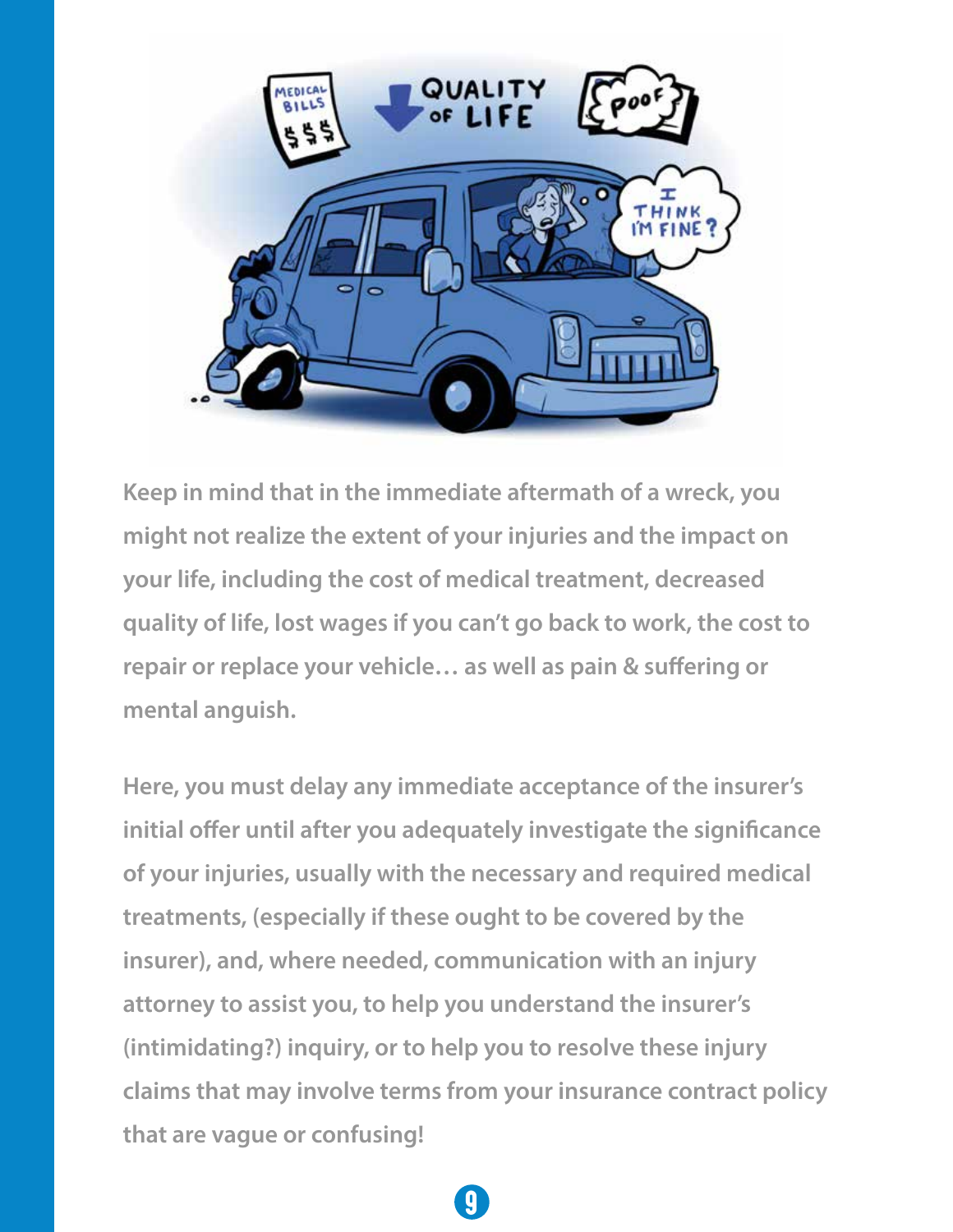**Myth – During your attempt to seek medical care, relax, or spend time with your family, you (alone), by yourself, want to negotiate with the insurer?**

**If the wreck was clearly caused by the other driver, even with witnesses and videos as proof, do you really believe that the insurer, along with the "friendly" claims adjuster who contacts you now to demand a recorded statement, intends to pay full**  value for the significant injuries you or your passengers in the **wreck experienced?** 

**Will the insurer really agree to pay you all you are entitled to**  recover due to your significant injuries, mental anguish suffered,

 $\mathbf{U}$ 

**and complete costs to repair your damaged (or full value for your totaled) vehicle, as well as other damages to which you are obviously entitled to recover!?**

**Are you aware of all of the damages to which you are entitled here from the insurance policy (or sometimes policies) due to the injuries that occurred in the wreck or were caused by the other driver?** 

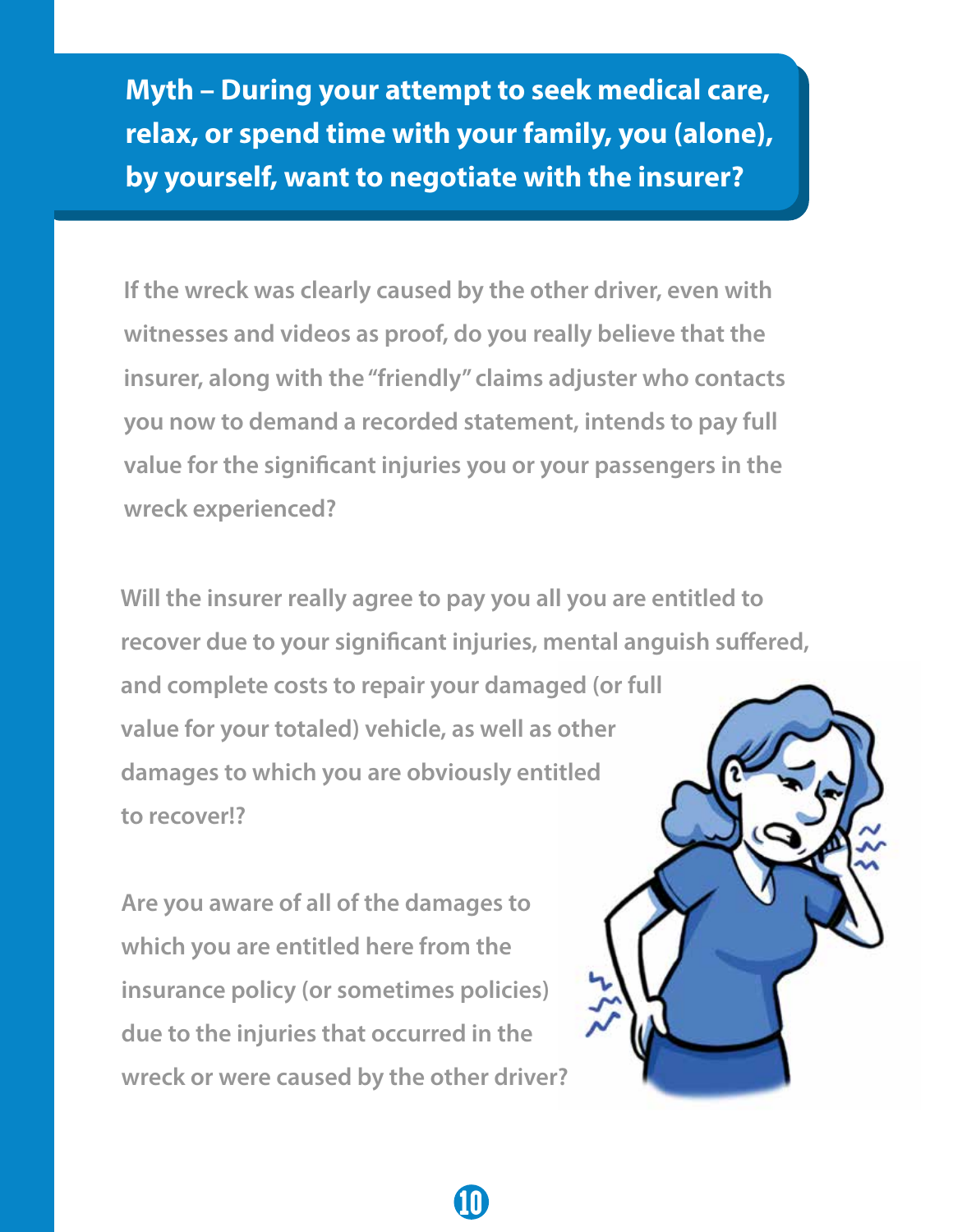**Are you even aware of how many insurers or insurance policies are involved or available here? Some insurers may tend to hide insurance policies that are available to you, in incidents like this!**

**Insurance companies with deep pockets bully injured drivers every day to accept less money than they deserve. Insurance adjusters deny claims all the time – it's their job.**

**Plus, when an attorney gets involved, insurers always take your case more seriously – because they know they can't bully you anymore.**



**Recognize the statute of limitations applies, so if you intend to pursue or attempt to resolve these claims with the insurer, you ought to speak with an injury attorney immediately, especially to help you locate and collect all of the evidence, documents, and medical records** 

**that the insurer demands, requests, and requires to perform a thorough investigation of your injuries and insurance claims.** 

We can help to take some of the weight off your shoulders.

 $\mathbf \mu$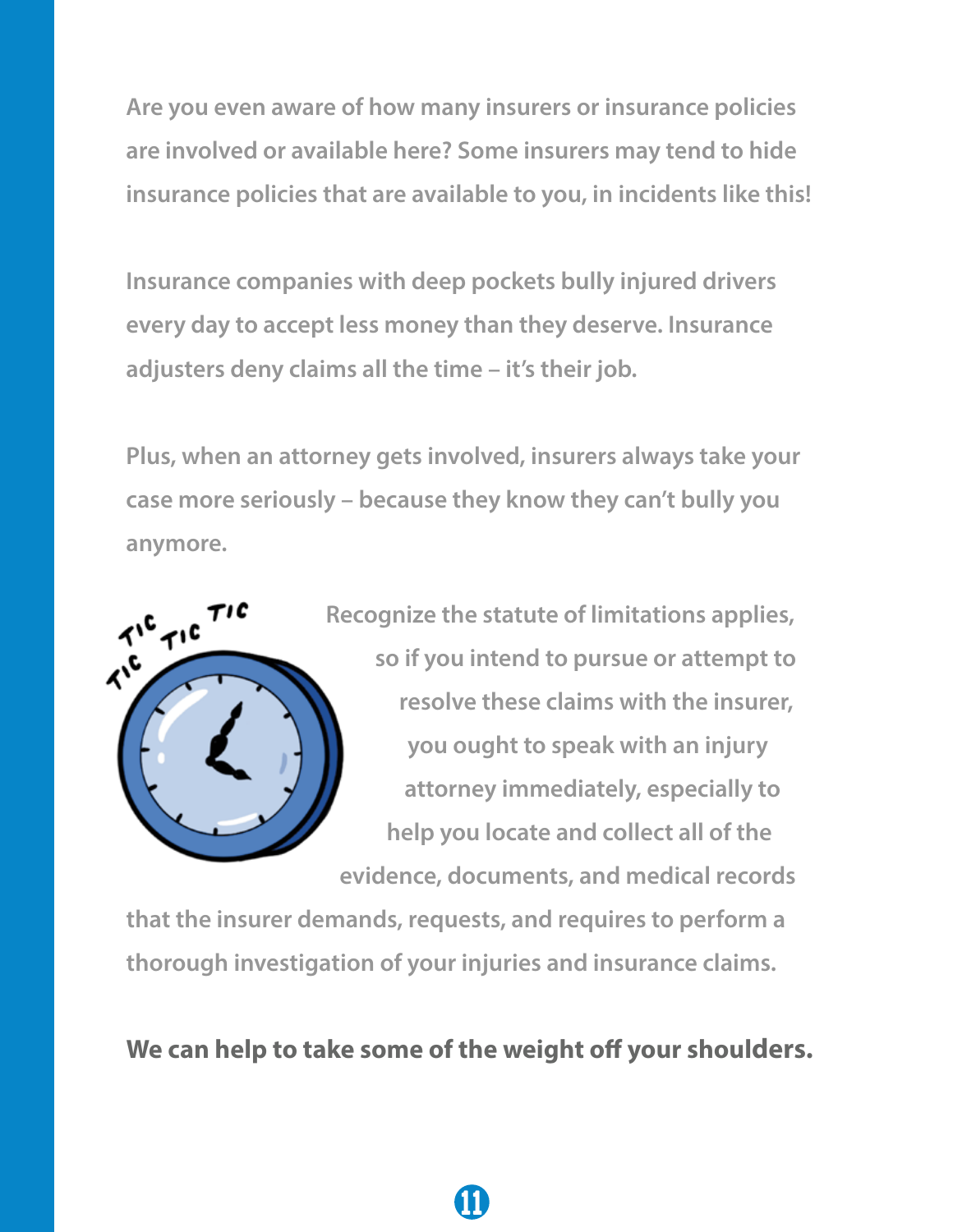## **Myth – Too expensive to hire an attorney?!**

**Unnecessary to break the bank when you choose to hire an injury attorney after a wreck.**



**Injury attorneys generally work on your behalf with a contingency-fee contract so the injury attorney only gets paid After you get paid, without any hourly fee and without any upfront fee.**

### **Uncertain about what to do now?**

**Contact Charles McCorquodale Law (asap) for a FREE initial consultation to assist you with an adequate investigation or review of your claims from this incident. (You may contact us now via phone, text, or email).**

12

**At Charles McCorquodale Law, we represent clients across the state of Alabama.**

**We Are Your Local Injury Attorney!**

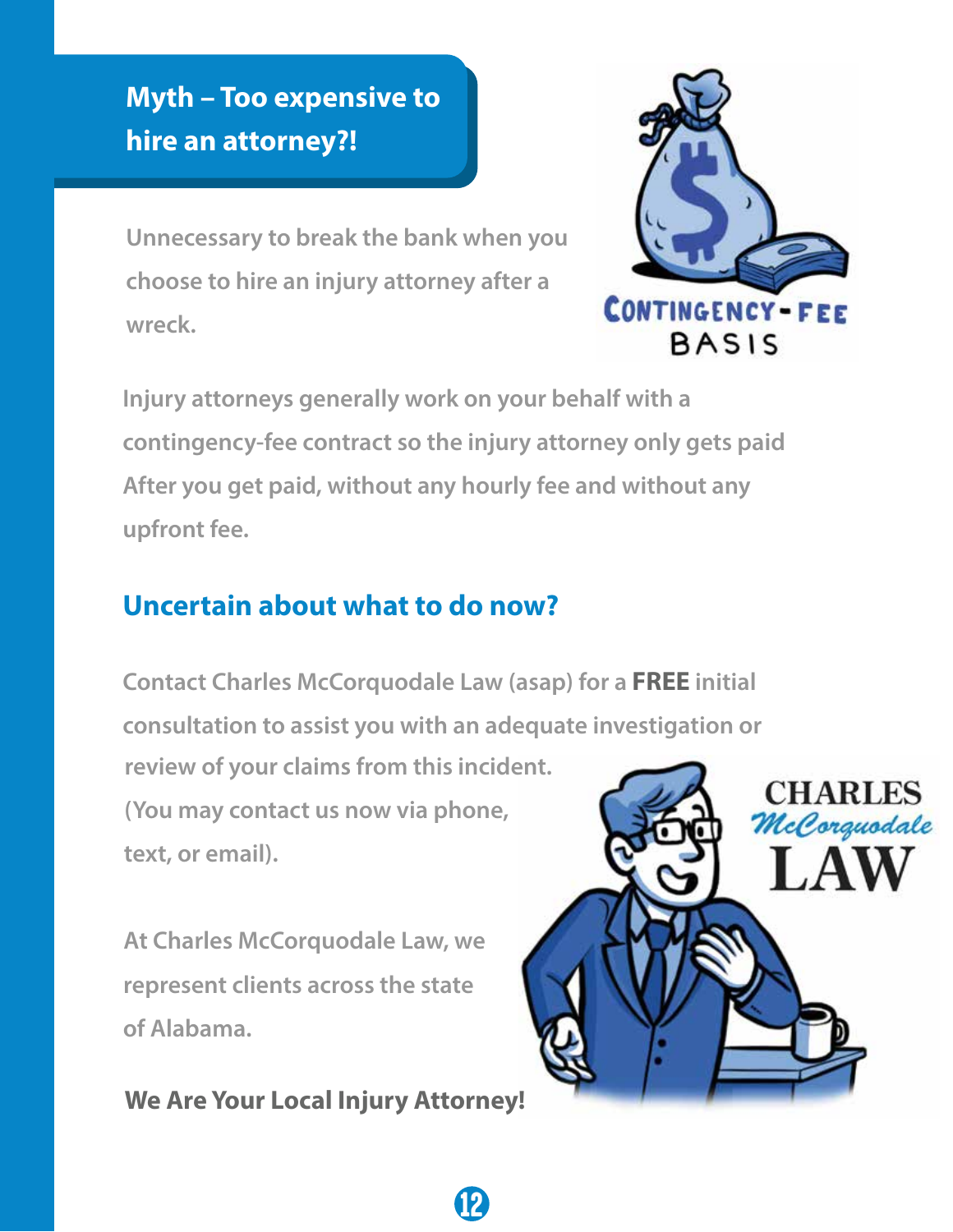



**We take on the insurance companies to get you the money you deserve for a full, complete recovery for your medical expenses, property damage, mental anguish and lost wages, whether it was a car wreck, 18-wheeler or commercial truck wreck, or if you were struck while biking or walking.**



**Remember, simply hiring an attorney makes insurance companies take you more seriously – often they won't negotiate unless you have**  an attorney, and only send you lowball offers **that are nowhere near enough to cover your damages.**

#### **Let us talk to the insurance company for you.**